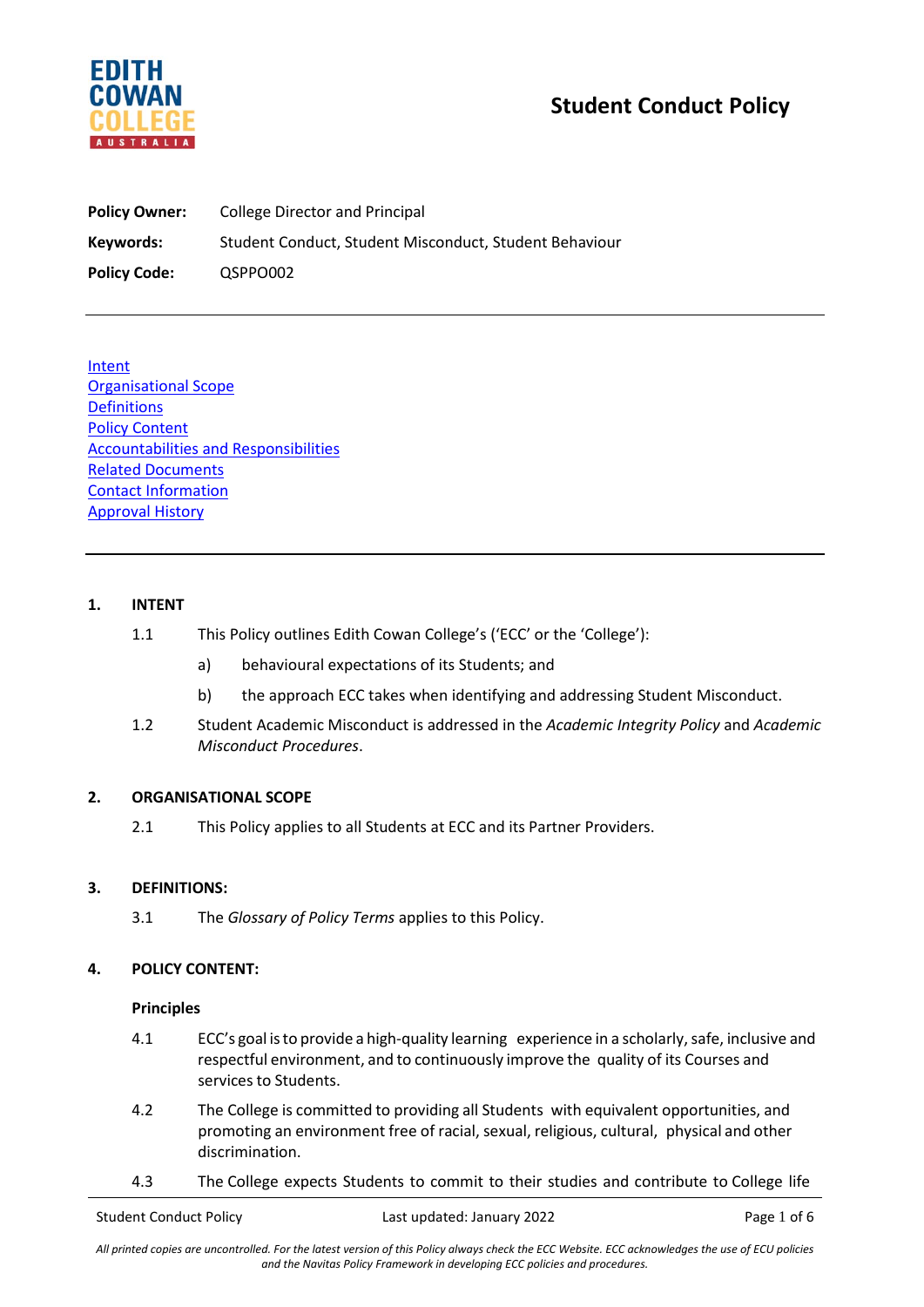

in the manner set out in this Policy.

# **Student Conduct**

- 4.4 ECC is committed to the value of **Integrity**. ECC Students are expected to:
	- a) provide information to the College which is accurate, current, complete and not misleading;
	- b) meet their financial obligations to the College including timely payment of fees, charges and other costs associated with Enrolment;
	- c) act honestly, fairly and ethically in the preparation, conduct and submission of academic work;
	- d) respect the privacy of others and not unreasonably disclose the College's confidential information or intellectual property to others; and
	- e) actin accordancewith College policies and procedures asthey apply to Students.
- 4.5 ECC is committed to the value of **Respect**. ECC Students are expected to:
	- a) treat all members of the College Community respectfully and courteously;
	- b) not engage in any behaviour which would be considered Harassment, intimidation, victimisation or Bullying;
	- c) not engage in any adverse Discriminatory behaviour on grounds such as gender, race, ethnicity, sexuality, religion, age, disability, or political conviction;
	- d) respect the importance of professional boundaries between staff and students;
	- e) be responsible in all forms of social media including maintaining respect for the social media audience and having an understanding of the *Internet and Digital Communications Policy*; and
	- f) respect and use responsibly the College's facilities and equipment, as well as respecting the rights and property of other Students and third parties engaged by the College.
- 4.6 ECC is committed to the value of **Rational Inquiry**. ECC Students are expected to:
	- a) maintain a cooperative and collaborative approach when dealing with the College Community and allow others to communicate openly and voice alternative points of view;
	- b) comply with all College and relevant third-party Health and Safety requirements, and take care that their words and actions do not adversely affect the health and safety of other people; and
	- c) when providing feedback, provide constructive and non-discriminatory feedback on College teaching and services so that ECC can undertake continuous improvement.
- 4.7 The College is committed to the value of **Personal Excellence**. ECC Students are expected to:
	- a) actively engage with their learning and strive for excellence by attending classes, online forums, placements and work-integrated learning activities, and meeting obligations to themselves and other Students and staff, including by making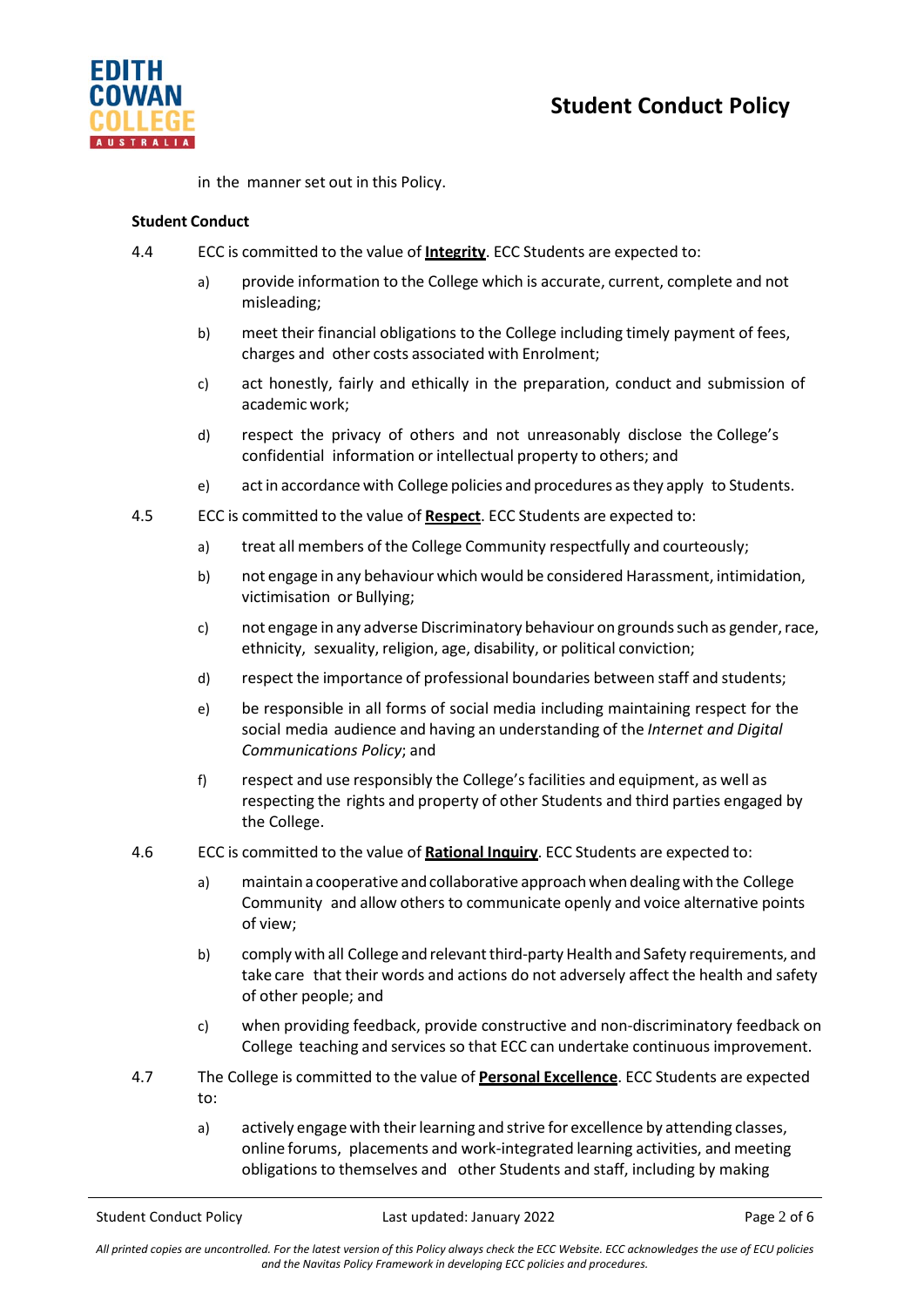



contributions to group work and meeting Course requirements;

- b) seek to engage positively with the College and the wider community;
- c) represent the College to others in a responsible and respectful manner;
- d) stay up to date with College communications; and
- e) considerthe actions and behaviours of other Students and Staff and be willing to communicate any concerns to the College.

## **Student Misconduct**

- 4.7 Student Misconduct is any conduct by a Student (other than Academic Breach or Academic Misconduct) on College Premises or in connection with a College-related activity that:
	- a) breaches any written law of the state, territory or country in which the relevant College Premises or activity is located or is connected with, to the extent the breach will or may affect the College;
	- b) breaches, or is deemed or stated to be Misconduct under College Policies and procedures;
	- c) causes or is likely to cause a disruption or an adverse effect to any College proceeding, ceremony or activity;
	- d) brings the College into disrepute;
	- e) interferes with the reasonable freedom of College Staff, Student and visitors to pursue their studies, duties and other lawful activities;
	- f) contravenes any lawful direction given by a College Staff member or representative, including a direction to leave or refrain from entering a College Premises or activity;
	- g) interferes with the freedom of movement or expression of any College Staff, Student or visitor invited by the College;
	- h) obstructs or defers, or attempts to obstruct or defer, any College Staff member or representative from performing their duties (including bribery);
	- i) unreasonably discloses confidential information or Intellectual Property in the College's possession or control;
	- j) damages, or is likely to damage, or is considered wrongful dealing with, any property or facility in the College's possession or control, or in the possession or control of a person at a College Premises;
	- k) constitutes a misuse of information technology facilities and software belonging, leased or licensed to the College;
	- l) constitutes a threat, assault, attempt to assault, Harassment, Sexual Harassment, Sexual Assault, vilification, Victimisation or unlawful Discrimination towards any College Staff member, Student or visitor, or any other person at a College Premises or connected with an activity;
	- m) is misleading or dishonest and is in connection with a Student's Enrolment or studies(including impersonation and forgery);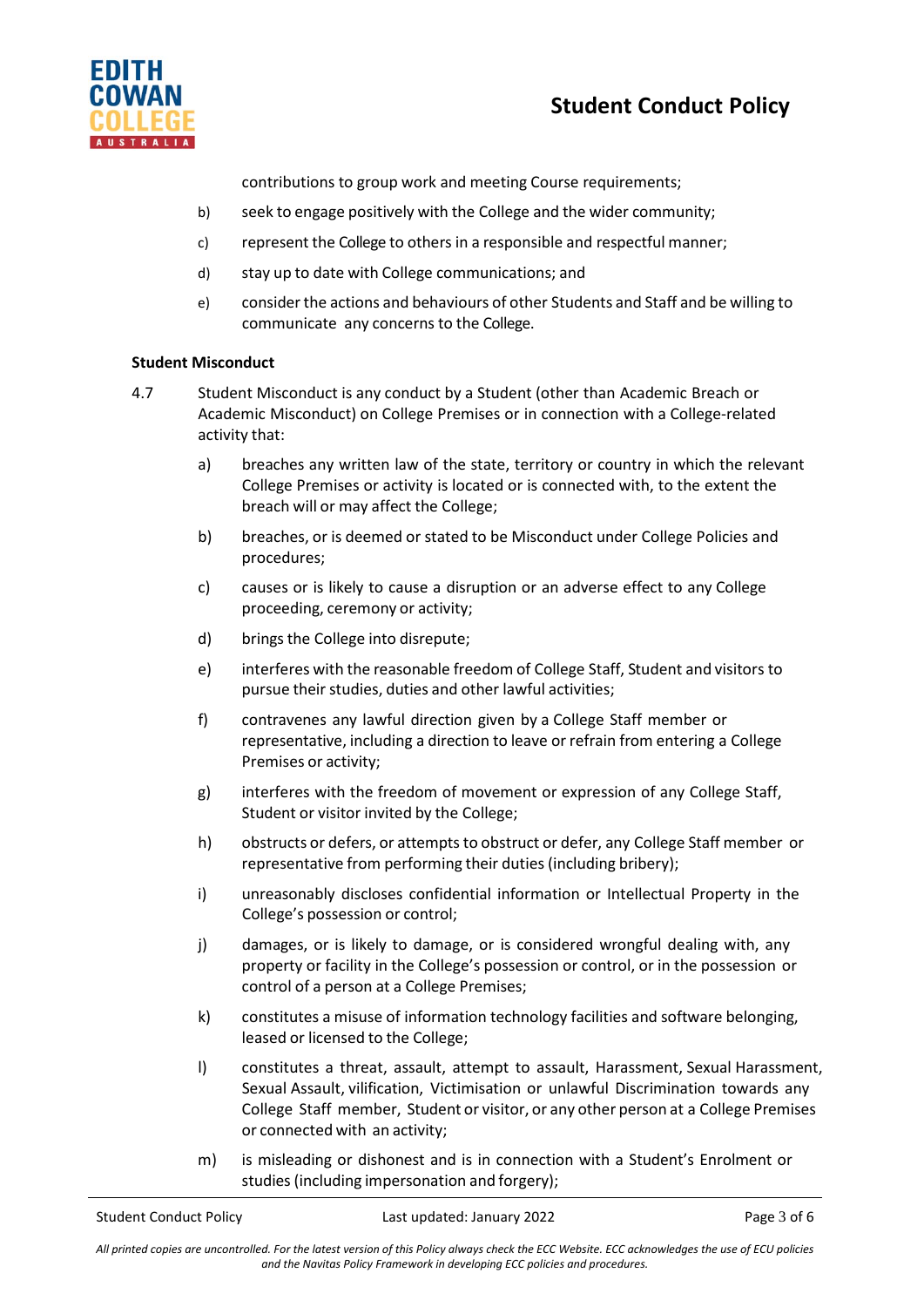# **Student Conduct Policy**



- n) includes the use of offensive or discriminatory language against any College Staff member, Student or visitor, or any other person at a College Premises or connected with an activity; or
- o) constitutes a failure to abide by any Outcome, decision or penalty imposed under any College Policy or Procedure.
- 4.8 Investigations instigated under this Policy must be conducted in accordance with the principles of equity and good conscience and the substantial merits of the case without regard to technicalities or legal forms.
- 4.9 Subject to the requirements of natural justice, those conducting investigations and deciding Student Appeals will not be bound by any rules of evidence and may inform themselves of any matter they believe to be relevant.
- 4.10 When investigating whether an activity constitutes Student Misconduct or when hearing an Appeal against a finding of Student Misconduct:
	- a) freedom of speech and freedom of expression shall be permitted where such speech or expression is consistent with like freedoms given to others and the rights of any person affected;
	- b) the burden of proving an allegation of Student Misconduct will rest with the College and the standard of proof is the balance of probabilities;
	- c) the accused must be:
		- given sufficient particulars to enable them to answer the allegation; and
		- provided with an opportunity to be heard (although not necessarily face-toface or even orally); and
	- d) when a finding of Student Misconduct is made, or an Appeal dismissed, the student must be:
		- notified of the outcome; and
		- provided with sufficient reasons to explain the outcome.
- 4.11 Clauses 4.1-4.3 do not apply to the exercise of summary powers prescribed in Section 4 of the *Student Misconduct Procedures*.

# **Penalties for Student Misconduct**

- 4.12 Penalties that may be imposed for proven Misconduct by Students include any one or all of the following:
	- a) fines for any one offence, not exceeding the amount prescribed by the *Student Misconduct Procedures;*
	- b) restitution, not exceeding the amount prescribed in the *Student Misconduct Procedures*, for damage to College property arising out of the commission of a disciplinary offence;
	- c) cancellation or suspension of all or any of a Student's rights and privileges, including suspension from the College or parts of the College; and
	- d) Exclusion from the College.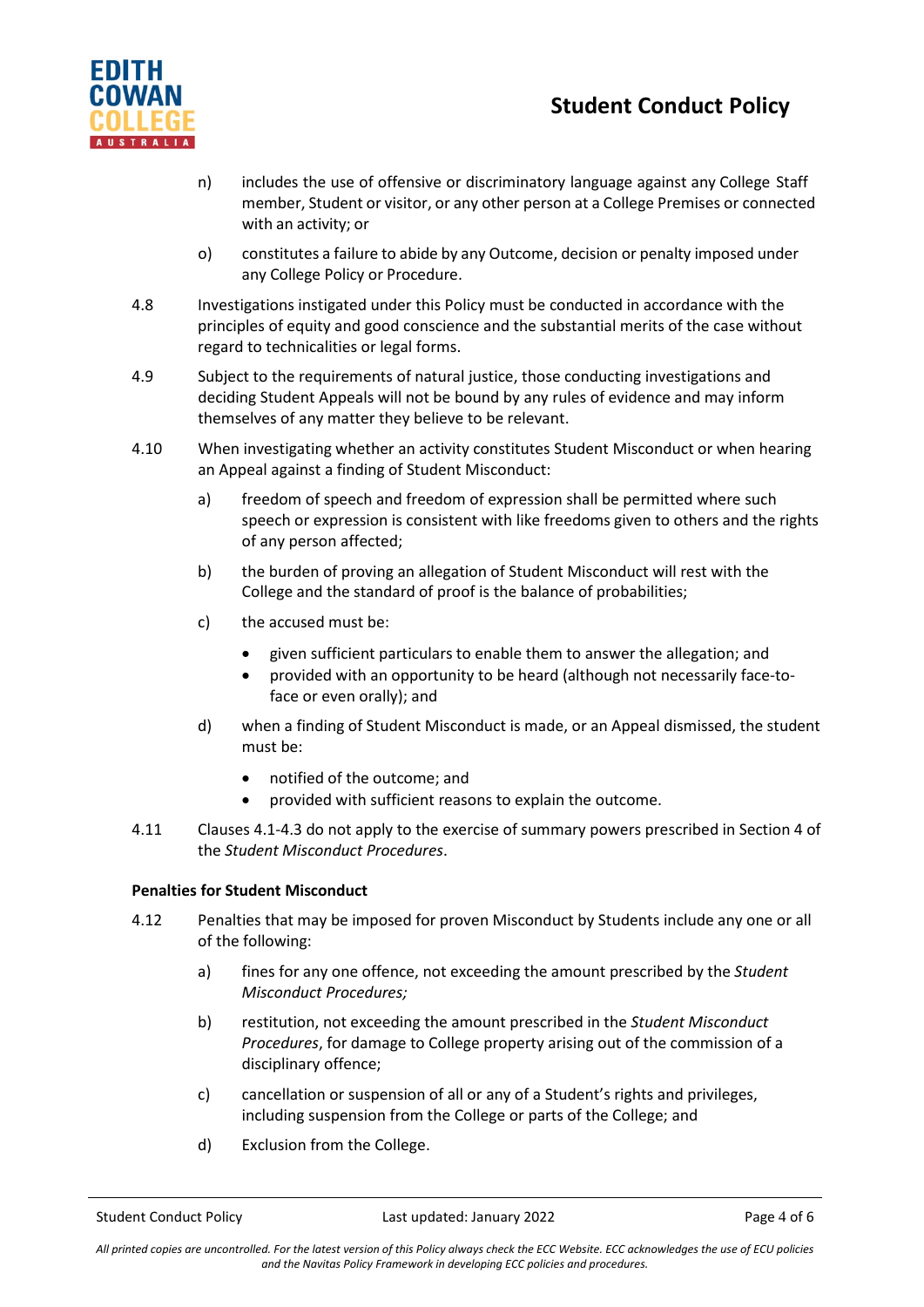

# **Student Conduct Policy**

- 4.13 Students who are not satisfied with a determination of Misconduct by ECC may Appeal to the Student Appeals Committee – see the *Student Appeals Policy.*
- 4.14 In all other circumstances, time limits established in this Policy and in the *Student Misconduct Procedures* should, were practicable, be complied with provided that;
	- a) the College Director and Principal (or nominee) may, upon such terms as they believe to be appropriate, extend or abridge any period of time fixed by a provision made under this Policy or the *Student Misconduct Procedures*, and may do so after the expiration of any such period; and
	- b) no action will be invalidated because a time limit is exceeded.
- 4.15 Any money owed by a Student pursuant to this Policy is payable as a debt and may be recovered by the College.
- 4.16 No academic Award shall be conferred on a Student charged with a breach of obligation under this Policy until after the charge has been dealt with in accordance with this Policy, the *Student Misconduct Procedures*, *Student Appeals Policy* and *Student Appeals Procedures*, unless otherwise decided by the College Director and Principal (or nominee).

# **5. ACCOUNTABILITIES AND RESPONSIBILITIES**

- 5.1 **Students** are expected to conduct themselves in accordance with this Policy and to seek guidance in the event of uncertainty as to their application.
- 5.2 **Staff** members are responsible for ensuring that Student Misconduct is responded to in accordance with the principles outlined in this Policy and acted upon or referred to the appropriate area of the College for resolution.
- 5.3 The **College Director and Principal** is responsible for the implementation and review of this Policy and the *Student Misconduct Procedures* made under this Policy.

## **6. RELATED DOCUMENTS:**

- 6.1. This Policy is supported by the *Student Misconduct Procedures*.
- 6.2. Other documents related to this Policy include:

*Academic Integrity Policy Bullying, Harassment, Discrimination, Sexual Assault and Sexual Harassment Policy Fitness to Study Policy Privacy Policy Student Wellbeing, Counselling and Support Policy Student Complaints Policy Student Appeals Policy*